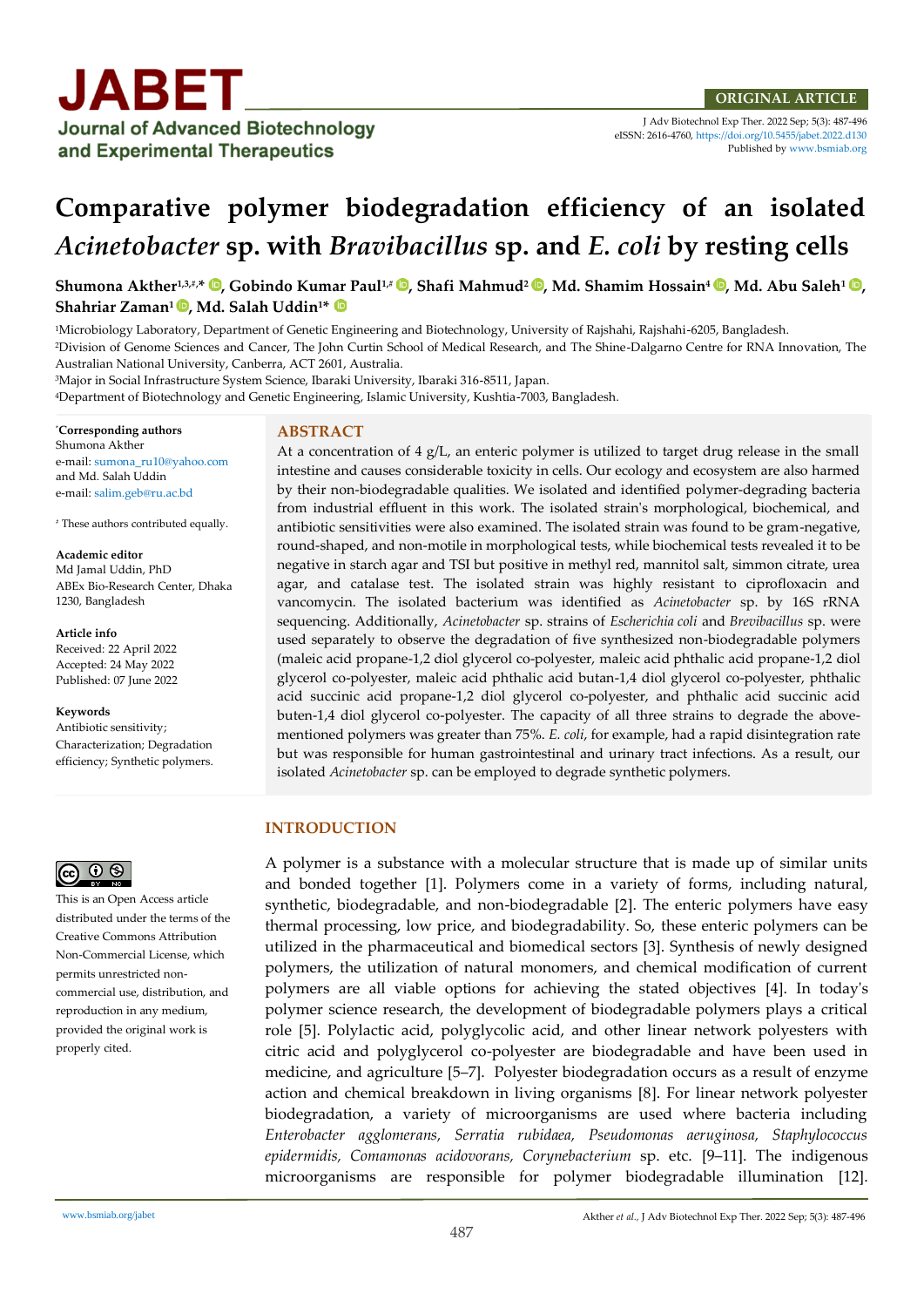*Acinetobacter* sp. was identified as a synthetic polymer degrading bacteria [13]. Antibiotic resistance in bacterial strains means that many drugs are ineffective against the bacteria. So, sensitivity analysis is determining, so that isolated bacteria are highly resistant to which specific drugs [14].

An enteric coating is a polymer barrier that is added to oral medications to prevent them from dissolving or disintegrating in the stomach [15]. This aids in either shielding drugs from stomach acidity, insulating the stomach from the drug's negative effects, or releasing the drug after the stomach (typically in the upper intestine) [16]. Some drugs are sensitive to the acidic pH of the stomach and must be safeguarded from breakdown. Drug targeting can also be accomplished through the enteric coating (such as gastroresistant drugs). Other drugs, such as anthelmintics, may require a high concentration in a specific area of the intestine [17]. The enteric coating can also be utilized as a research technique to measure drug absorption during trials [18]. The "delayed action" dosage form category includes enteric-coated medicines. From a pharmacological standpoint, the phrase "enteric coating" isn't accurate, because gastric resistance can also be achieved by including enteric polymeric systems into the dosage form's matrix. The most popular enteric-coated dosage forms include tablets, mini-tablets, pellets, and granules [19].

Recently, many advanced molecular culture-dependent techniques like library clones, LH-PCR (Length Heterogeneity Polymerase Chain Reaction), RISA (Rapid Interactive Structural Analysis), RT-Q-PCR (RT-Q-PCR Reverse Transcription Quantitative Real-Time PCR), RAPD (Random Amplified Polymorphic DNA), and RFLP (Restriction Fragment Length Polymorphism) have been developed and considered helpful tools for the isolation and identification of new bacterial strains. rDNA-dependent methods are rapid and reliable analyses of microbial cultures to identify microorganisms in comparison to traditional techniques. The 16s rRNA-specific molecular technique offers a better chance of identifying bacteria [20–22].

The polymer degradation is a major challenging issue for the environment due to their hazardous elements, which also pollute agricultural lands and reduce fertility. Some physiochemical recycling technologies are not environmentally friendly and cannot be used in all instances due to their high cost. So, in this study we isolated an ecofriend polymer degrading bacterial strain, and used morphological, biochemical, and molecular identification approaches to identify bacterial strain. Furthermore, synthetic polymer biodegradation capabilities were evaluated by resting cells using an estimated degradation rate (%) during the incubation period.

#### **MATERIAL AND METHODS**

#### **Sample collection**

Food industrial effluent was collected from Pran Agro Ltd. (latitude 24.838524°N and longitude 88.910172E) Natore, Rajshahi, Bangladesh, and two other strains *E. coli*  (Accession: NOLW03000003.1) and *Brevibacillus* sp. (Accession: MK517601.1) were collected from the Microbiology Laboratory, Department of Genetic Engineering and Biotechnology, University of Rajshahi, Bangladesh. Five different synthesized copolyester samples such, maleic acid propane-1,2 diol glycerol co-polyester (P-1), maleic acid phthalic acid propane-1,2 diol glycerol co-polyester (P-2), maleic acid phthalic acid butan-1,4 diol glycerol co-polyester (P-3), phthalic acid succinic acid propane-1,2 diol glycerol co-polyester (P-4), and phthalic acid succinic acid buten-1,4 diol glycerol copolyester (P-5) were collected from Hybrid Engineering Material Lab, Department of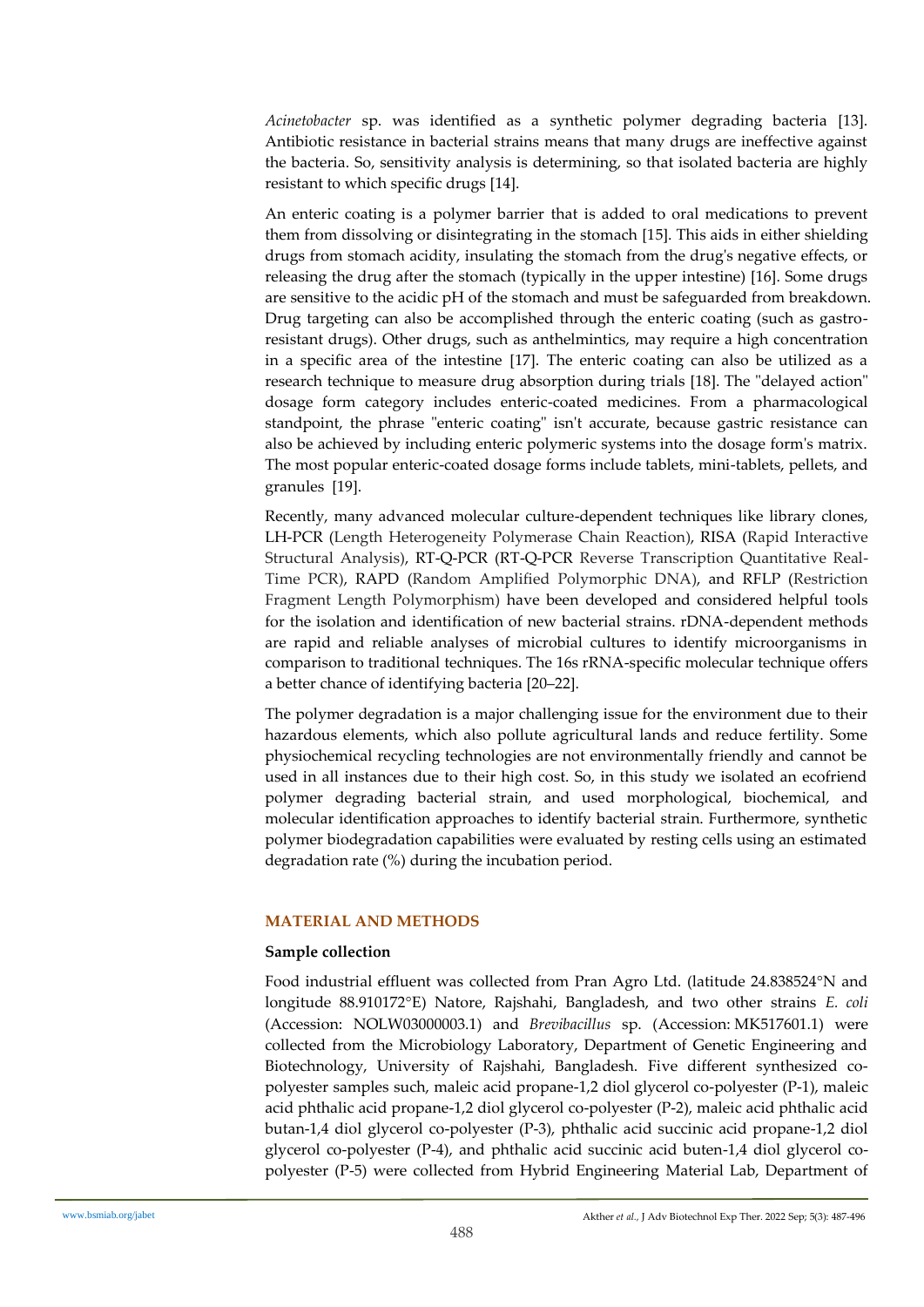Applied Chemistry and Chemical Engineering, University of Rajshahi, Rajshahi, Bangladesh.

### **Bacterial isolation and morphological characterization**

The strain was isolated by using the LB agar plate method [23]. Various serially diluted samples were placed into agar plates and incubated for 24 h at  $37^{\circ}$ C. Then the chosen colony was cultured several times by the steak plate method. Morphological characteristics were examined and recorded according to the method described by Cheesbrough, 1984 [25] and motility was measured according to Jarrell and McBride, 2008 [26].

# **Biochemical test**

The biochemical characterization of isolated strain was done according to the following method reported by Paul *et al.,* 2020 [23]. In biochemical characterization, Methyl Red, Catalase, MacConkey, Starch Agar, Mannitol Salt Agar, TSI (Triple Sugar Iron), Simmons Citrate Agar, and Urease tests were performed.

# **Antibiotic sensitivity test**

Commercially available and frequently prescribed antibiotics such as Penicillin (10 units/disc), Amoxicillin (30 mcg/disc), Ciprofloxacin (5 mcg/disc), Erythromycin (15 mcg/disc), Gentamycin (10 mcg/disc), Vancomycin (30 mcg/disc), and Chloramphenicol (30 mcg/disc) were utilized in the antibiotic sensitivity test. This was accomplished by placing 10<sup>9</sup> CFU/mL of freshly cultured isolated bacterial strain on agar plates and inserting antibiotic disks into the plates. The plates were then incubated at  $37^{\circ}$ C for an overnight period. The zone was observed and quantified on a millimeter-scale after incubation.

# **Molecular identification**

The genomic DNA was isolated using the method described by Cheng and Jiang, 2006, in which the 16S rRNA gene was amplified by PCR and sequenced for molecular identification of bacteria. For amplification, universal forward primer 27F – 5ˊ-AGAGTTTGATCCTGGCTCAG-3ˊ and reverse primer 1492R – 5ˊ-GGTTACCTTGTTACGACT-3ˊ for amplification [27] were used. The amplified 16S rRNA gene fragment was purified and sequenced using the Sanger sequencing method [28], using the same primer used for PCR amplification. 16S rRNA gene sequences were sequenced and aligned by comparing them to other sequences from the gene bank database using the Basic Local Alignment Search Tool (BLAST) available from the website [\(www.ncbi.nlm.nih.gov/Blast\)](http://www.ncbi.nlm.nih.gov/Blast) to identify bacteria [29].

# **Polymer degradation by bacterial resting cells**

For this, 100 mL of nutrient broth medium containing 1 mg/L of synthetic co-polymers samples (Dissolved 3 mg of each sample in 0.6 ml DMSO (Dimethyl Sulfoxide) to get the concentration of  $5\mu$ g  $\mu$ L<sup>-1</sup> with 5% DMSO) in 250 ml Erlenmeyer flask was applied for culturing and incubating in MS medium at  $37^{\circ}$ C for 72 h. Every 12h, 24h, 36h, 48h, and 72h, 10 ml of an aliquot of the culture broth was collected and centrifuged at 5000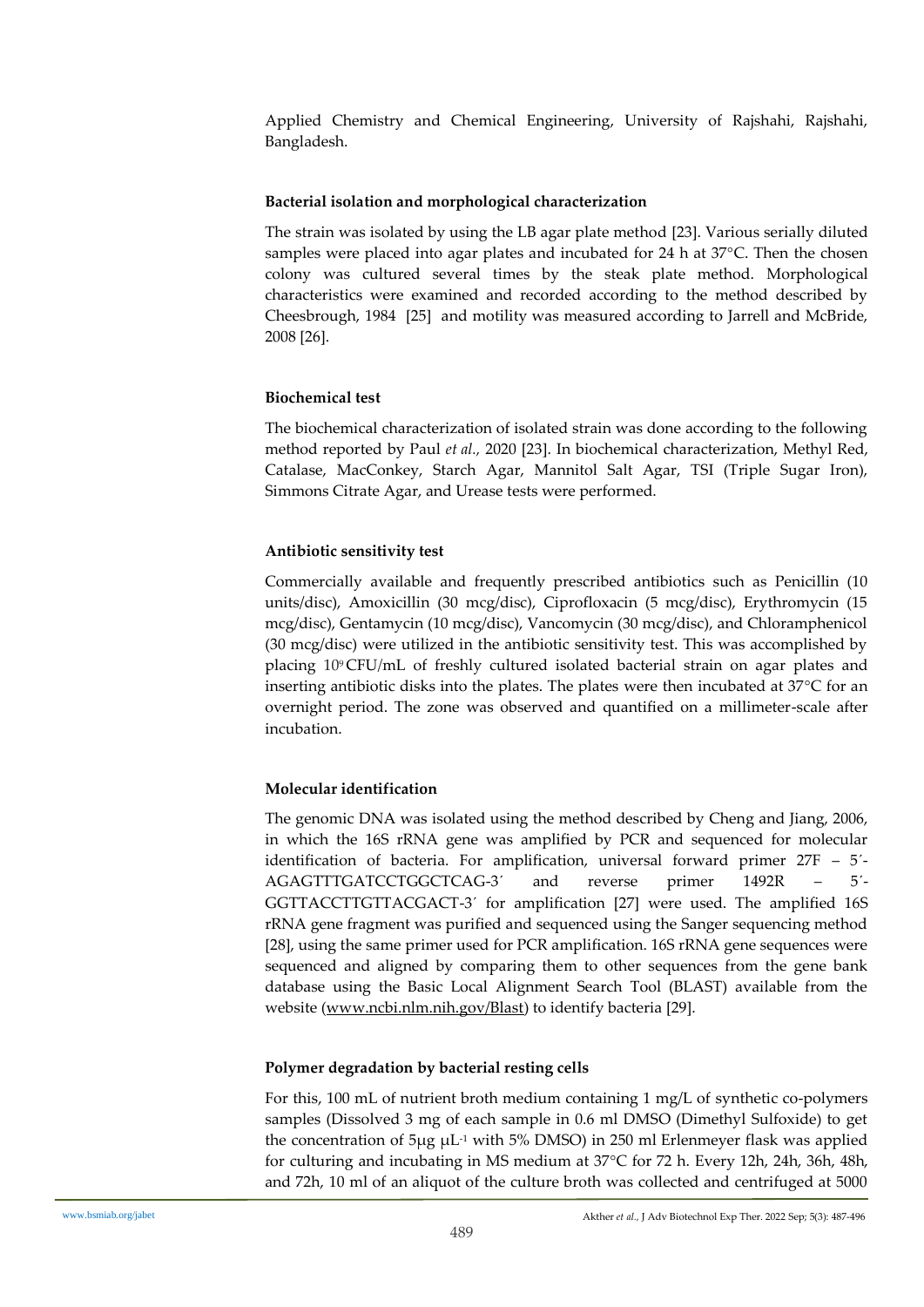rpm for 5 min at  $4^{\circ}$ C. The supernatant was taken and analyzed by UV-visible Spectrophotometer (Analytical Jena, Germany) at a wavelength of 440 nm. The degradation rate was calculated according to the following formula [30].

% of polymer degradation =  $\frac{(Initial OD - Final OD)}{Initial OD} \times 100$ Initial OD

#### **Statistical analysis**

For statistical analysis, this experiment was replicated three times for each biological sample. Duncan's Multiple Range Test (DMRT) was an analysis of the significance of each group data at P≤ 0.05 label of significance at one-way ANOVA in SPSS Statistics 26 software. Graph Pad Prism 8.0.2.263 was used for all figures preparation.

#### **RESULTS**

#### **Morphological and biochemical identification**

Morphological characteristics of the isolated strain are shown in Table 1. The isolated strain was distinguished by its nearly round, gram-negative, yellowish, raised, and entire smooth appearance. Biochemical features are shown in Table 2, which indicated that the isolated strain was positive for Methyl Red, Catalase, MacConkey, Mannitol salt, and Simmons citrate tests and negative for Starch agar, and TSI tests.

#### **Table 1**. Morphological characteristics of isolated bacterial strain.

| Strain   | Shape        | Gram stain |       | Elevation Pigmentation | Margin | Texture       |
|----------|--------------|------------|-------|------------------------|--------|---------------|
| Isolated | Almost round | $(-)$      | Raise | Yellowish              | Entire | <b>Smooth</b> |

**Table 2.** Biochemical characterization of isolated bacterial stain.

| <b>Strain</b>              | MR<br>test | test | Catalase MacConkey Starch Mannitol TSI Simmons<br>test | test |       |             | Salt test test Citrate test | Urease<br>test |
|----------------------------|------------|------|--------------------------------------------------------|------|-------|-------------|-----------------------------|----------------|
| Isolated Stain $(+)$ $(+)$ |            |      | $(+)$                                                  |      | $(+)$ | $(-)$ $(+)$ |                             | $^{(+)}$       |

#### **Molecular identification**

The isolated bacterial strain shared 95% of its DNA with *Acinetobacter* sp. and the constructed phylogenetic tree is shown in Figure 1a. Almost 1400 bp of targeted amp icons were amplified by PCR and are shown in Figure 1b.

#### **Antibiotic sensitivity of isolate strain**

The result showed that the isolated strain was susceptible to Chloramphenicol, Vancomycin, Gentamycin, and Ciprofloxacin but intermediate resistant to Erythromycin and resistant to Penicillin and Amoxicillin. The result of the antibiotic sensitivity test is shown in Figure 2.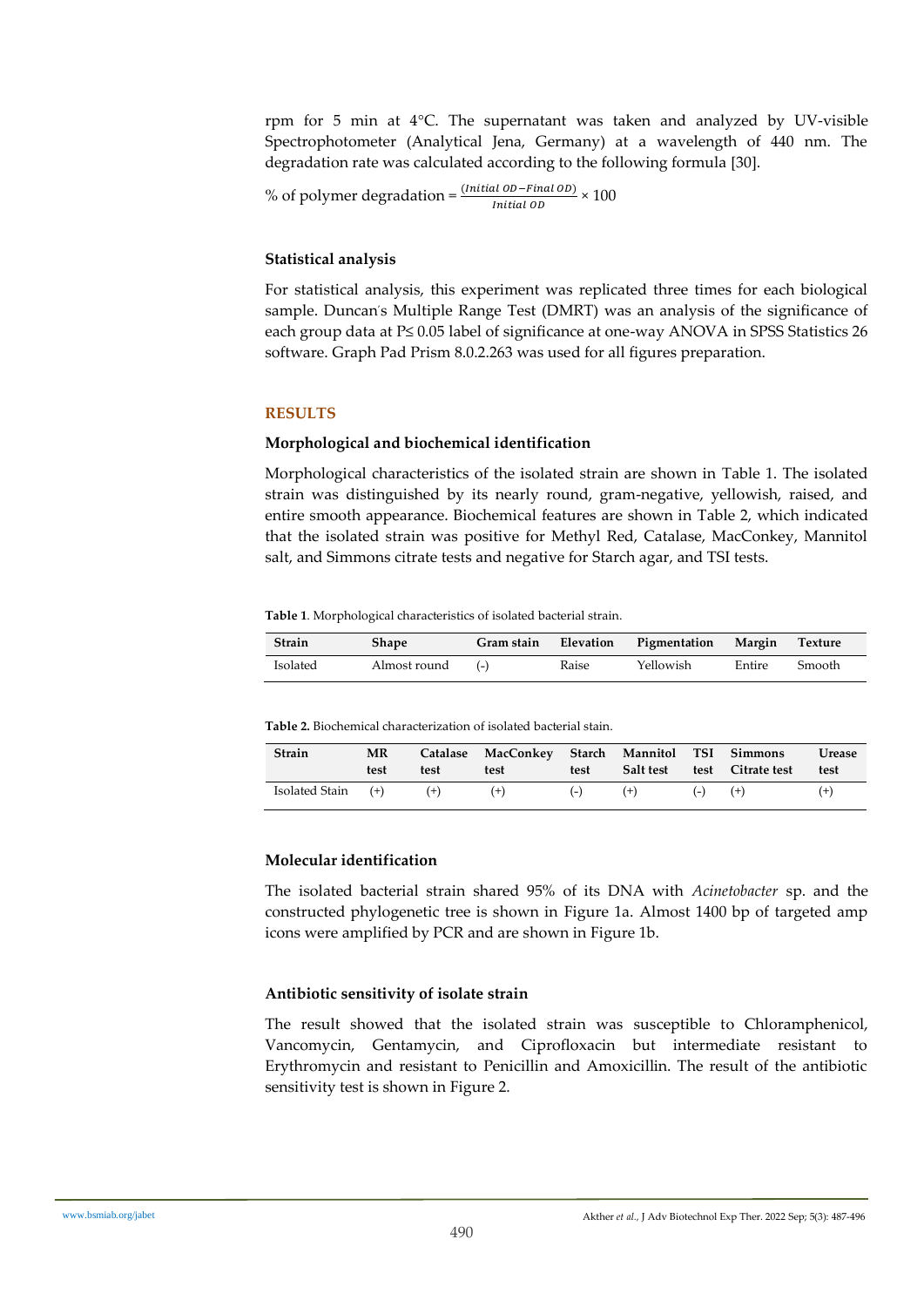

**Figure 1**. Phylogenetic tree analysis and agarose gel electrophoresis of 16S rRNA sequence of isolated bacterial strain. Here (a); indicate phylogenetic tree, and (b); indicate PCR amplified product on1.2% agarose gel.



Name of the antibiotics

**Figure 2**. Antibiotic sensitivity test of isolate bacterial stain where Resistant=<10 mm; Intermediate =10-15 mm; Susceptible=>15 mm.

#### **Synthesized polymer degradation**

Various patterns for polymer degradation rate by growing cells of *Acinetobacter* sp., *E. coli*, and *Brevibacillus* sp. were observed, recorded, and detected and are shown in Figure (3-4) and Table 3. The degradation rate was measured by bacterial growing cells. In the case of maleic acid propane-1,2 diol glycerol co-polyester polymer degradation, *E. coli*, *Brevibacillus* sp., and *Acinetobacter* sp. showed 96.36 %, 95.97 %, and 97.02 %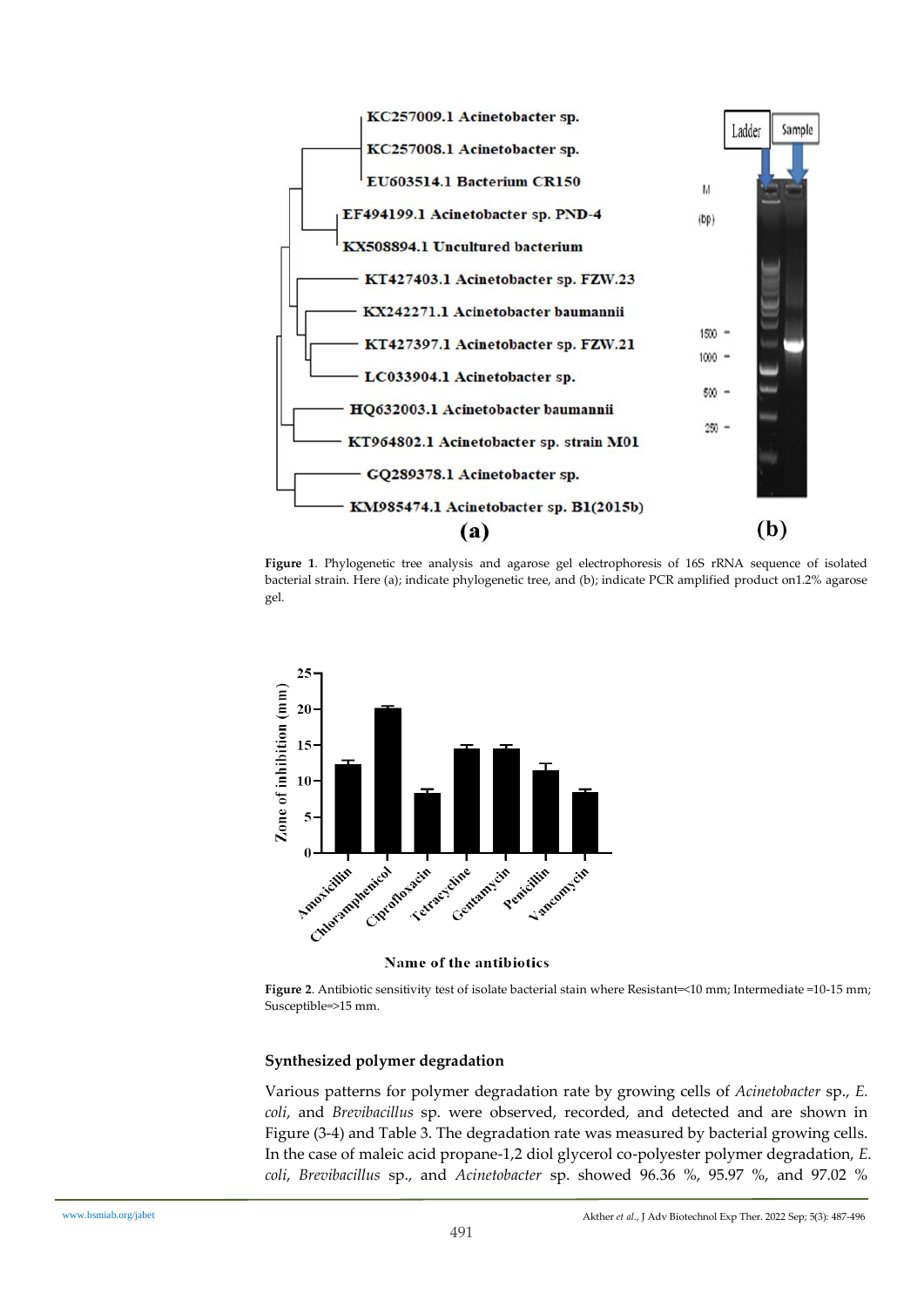degradation respectively whereas in Maleic acid phthalic acid propane-1,2 diol glycerol co-polyester *E. coli*, *Brevibacillus* sp., and *Acinetobacter* sp. showed 94.09 %, 92.86 %, and 89.15 % percent degradation respectively. and in maleic acid phthalic acid butan-1,4 diol glycerol co-polyester, *E. coli*, *Brevibacillus* sp., and *Acinetobacter* sp. showed 87.86 %, 82.12 %, and 77.95 % degradation after 72 hours of incubation. In Phthalic acid succinic acid propane-1,2 diol glycerol co-polyester *E. coli*, *Brevibacillus* sp., and *Acinetobacter* sp. showed 93.47 %, 83.50 %, and 75.75 % degradation and in Phthalic acid succinic acid buten-1,4 diol glycerol co-polyester polyester *E. coli*, *Brevibacillus* sp., and *Acinetobacter* sp. were showed 78.91 %, 77.77 %, and 73.90 % degradation respectively. These results suggested that all three strains degraded five synthetic polymers and *E. coli* showed the highest level of degradation. Both *Bravibacillus* sp. and *Acinetobacter* sp. also demonstrated considerable polymer breakdown after 72 hours of incubation.

**Table 3**. Comparative polymer degradation percentage of isolated *Acinetobacter* sp., *E. coli*, and *Brevibacillus* sp. by bacterial growing cells after 72 hours of incubation.

|                                                                             | Degradation                            |                  |                   |  |  |
|-----------------------------------------------------------------------------|----------------------------------------|------------------|-------------------|--|--|
| Name of polymers                                                            | percentage $\frac{6}{6}$ Mean $\pm$ SD |                  |                   |  |  |
| <b>Samples</b>                                                              | Acinetobacter sp.                      | E. coli          | Brevibacillus sp. |  |  |
| Maleic acid propane-1,2 diol glycerol co-<br>polyester (P-1)                | $97.87 + 1.13$                         | 96.90±2.71       | $95.25 \pm 1.20$  |  |  |
| Maleic acid phthalic acid propane-1,2 diol<br>glycerol co-polyester (P-2)   | 89.15±4.50                             | $94.09 \pm 1.49$ | $92.86 \pm 1.21$  |  |  |
| Maleic acid phthalic acid butan-1,4 diol<br>glycerol co-polyester (P-3)     | $77.95 \pm 1.90$                       | 87.86+3.12       | $82.12 + 5.35$    |  |  |
| Phthalic acid succinic acid propane-1,2 diol<br>glycerol co-polyester (P-4) | 75.75±1.81                             | $93.47 + 2.03$   | $83.50 \pm 8.86$  |  |  |
| Phthalic acid succinic acid buten-1,4 diol<br>glycerol co-polyester (P-5)   | 73.90+4.70                             | 78.91±4.00       | 77.77±0.96        |  |  |



**Figure 3**. Degradation percentage of three bacterial stains by bacterial growing cells. Here (a); indicate maleic acid propen-1, 2 diol glycerol co-polyester degradation, (b); maleic acid phthalic acid propane-1, 2 diol glycerol co-polyester and (c) maleic acid phthalic acid butan-1, 4 diol glycerol co-polyester degradation. Different letters indicate significance differences between mean  $\pm$  SD of replications (n=3) at a P < 0.05 significance level.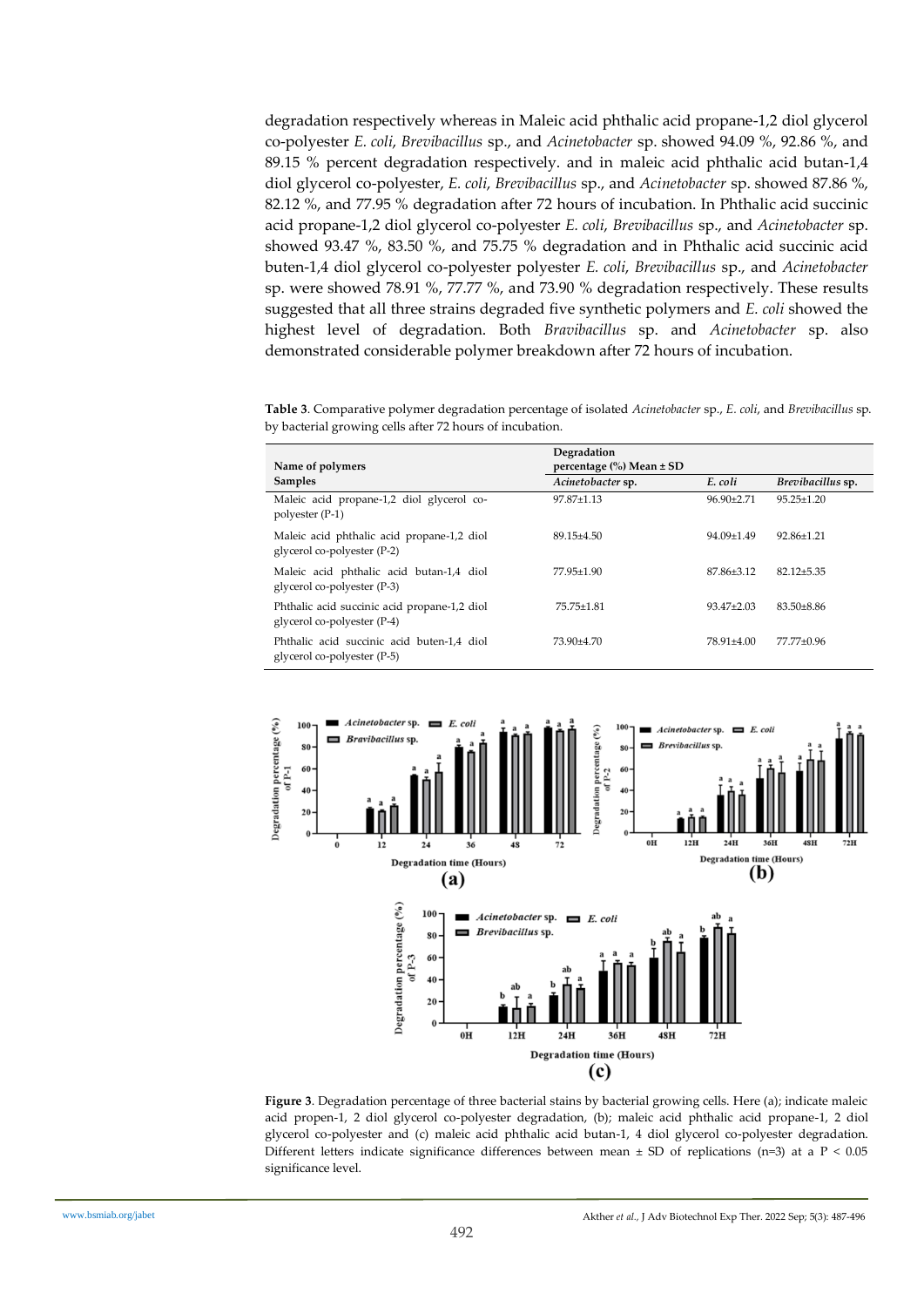

**Figure 4**. Degradation percentage of three bacterial strains by bacterial growing cells. Here (a); indicate phthalic acid succinic acid propane-1, 2 diol glycerol co-polyester degradation, and (b) phthalic acid succinic acid buten-1, 4 diol glycerol co-polyester degradation. Different letters indicate significance differences between mean ± SD of replications (n=3) at a P < 0.05 significance level.

#### **DISCUSSION**

Plastics are large-scale chemically generated long-chain polymers that have become an integral element of our society due to their low cost [32,33]. The rate of polymer deposition has accelerated dramatically in the last two decades, and it has also been imposed on the marine environment, destroying the marine ecosystem [33]. In the intestines of fish, birds, and marine mammals, it also creates obstructions. Moreover, entanglement with or ingestion of this trash has put hundreds of different species in jeopardy [34–36]. There are several physical and chemical ways of degrading polymers, but they are all quite expensive. As a result, there is a pressing need for low-cost, environmentally acceptable polymer breakdown processes. Bioremediation is a nonhazardous, cost-effective, and ecologically benign alternative approach for polymer breakdown. According to a survey on plastic garbage output in 60 major Indian cities, the country produces about 15,340 tons of plastic waste each day (Central Pollution Control Board (CPCB) New Delhi, India, 2013), which is tremendously hazardous to the environment.

In this investigation, we isolated a polymer-degrading bacterial strain from industrial effluent and performed morphological and biochemical characterization to confirm the isolate's identity. Methyl Red, Catalase, MacConkey, Mannitol salt, and Simmons citrate tests were positive for our isolated strain, whereas Starch agar and TSI tests were negative. According to a recent study, Acinetobacter sp. strains isolated from hospital units [37] had nearly identical biochemical properties, including being negative in mannitol and sucrose, H2S (Hydrogen Sulfide) on TSI, nitrate reduction, and methyl red [37]. The isolate was susceptible to chloramphenicol, Vancomycin, Gentamycin, and Ciprofloxacin in an antibiotic sensitivity test, but intermediate resistance to erythromycin and resistant to penicillin and amoxicillin. According to a recent study, wastewater treatment plants are a rich source of antibiotic-resistant intestinal bacteria and genes that can be passed on to other bacteria in the environment [38].

Due to their high chemical inert complexity, only a tiny number of microbial organisms discovered on Earth are capable of digesting artificially manufactured polymers. *Brevibacillus borstelensis, Rhodococcus rubber, Bacillus circulans, B brevies, B pumilus, B cereus, Staphylococcus epidermidis, Pseudomonas aeruginosa, Shewanella putrefaciens*, and *Nocardia asteroids* were among the bacteria recently recovered from industrial wastewater [39–46]. The capacity of bacteria to produce biofilm on polymer surfaces enhances polymer breakdown, and our isolated strain may have this potential. Both *E. coli* and *Brevibacillus* sp. showed significant degradation on chosen synthetic polymers in our study, while isolated *Acinetobacter* sp. also showed significant degradation. The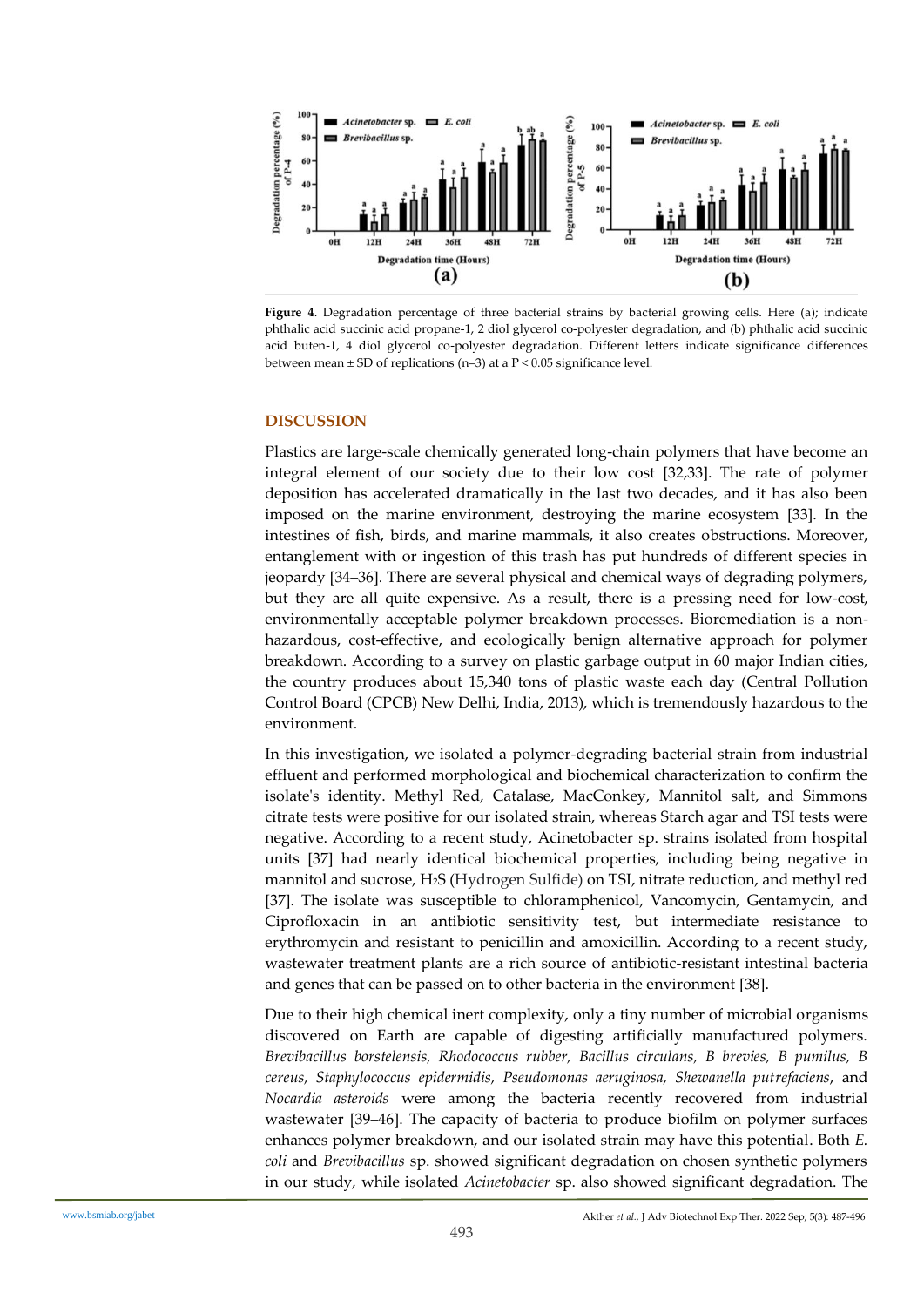rate of Maleic acid propane-1,2 diol glycerol co-polyester polymer degradation was 97.02 %, maleic acid phthalic acid propane-1,2 diol glycerol co-polyester polymer degradation was 89.15 %, maleic acid phthalic acid butan-1,4 diol glycerol co-polyester polymer degradation was 77.95 %, phthalic acid succinic acid propane-1,2 diol glycerol co-polyester degradation was 75.75 % and phthalic acid succinic acid buten-1,4 diol glycerol co-polyester polyester degradation was 73.90 % by *Acinetobacter* sp.

*Clostridium botulinum* and *Alcaligenes faecalis* were previously identified as PCL degraders in a previous study [47]. Within 10 days, *P. lilacinus* D218 degraded the PCL by 10%, according to [48]. In PCL and PHB-containing media, *P. lilacinus* D218 produces PCL de-polymerases in addition to PHB de-polymerase. PCL de-polymerases were found to have the best activity at 30°C and pH levels between 3.5 and 4.5 [48]. [49] observed 92% degradation of 10 g PCL with particle size 125–250 m after anaerobic biodegradation at 55 °C with sludge (diluted 0.86% and undiluted 1.73%). In another study observed that the degradation of biodegradable bags was higher than polyethylene (PE) bags, with 100% degradation of the compostable material between 16 and 24 weeks [50]. Biofilm formation on the plastic bag surface after 15 days of exposure to the marine environment [51]. Microbial polymers degradation has recently been recorded as more economical and eco-friendlier than physiochemical methods. Bioremediation, especially using bacteria, is thus becoming an evolving and significant polymers treatment field.

#### **CONCLUSIONS**

Synthetic polymer production is expanding every day, causing pollution in the environment. The goal of this research is to find an ecofriendly bacterial strain that can biodegrade manmade polymers. Resting cells of this isolated *Acinetobacter* sp. displayed a substantial polymer degradation capacity. However, the study does not assess the cytotoxicity of the released components. It should be evaluated in the future, and specific enzymes from the strain should be identified for large-scale application.

#### **ACKNOWLEDGMENT**

We acknowledge Microbiology Laboratory, Department of Genetic Engineering and Biotechnology, University of Rajshahi, Rajshahi, Bangladesh, and Hybrid Engineering Material Lab, Department of Applied Chemistry and Chemical Engineering, University of Rajshahi, Rajshahi, Bangladesh.

#### **AUTHOR CONTRIBUTIONS**

SA, GKP, and MSU conceived the idea and planned the research. SA and GKP also performed all experiments. GKP, SA, and SM prepared the manuscript. MSU supervised the research and MAS, and SZ revised the manuscript. All the authors read and approved the manuscript for publication. This research work receives no external funding.

#### **CONFLICTS OF INTEREST**

There is no conflict of interest among the authors.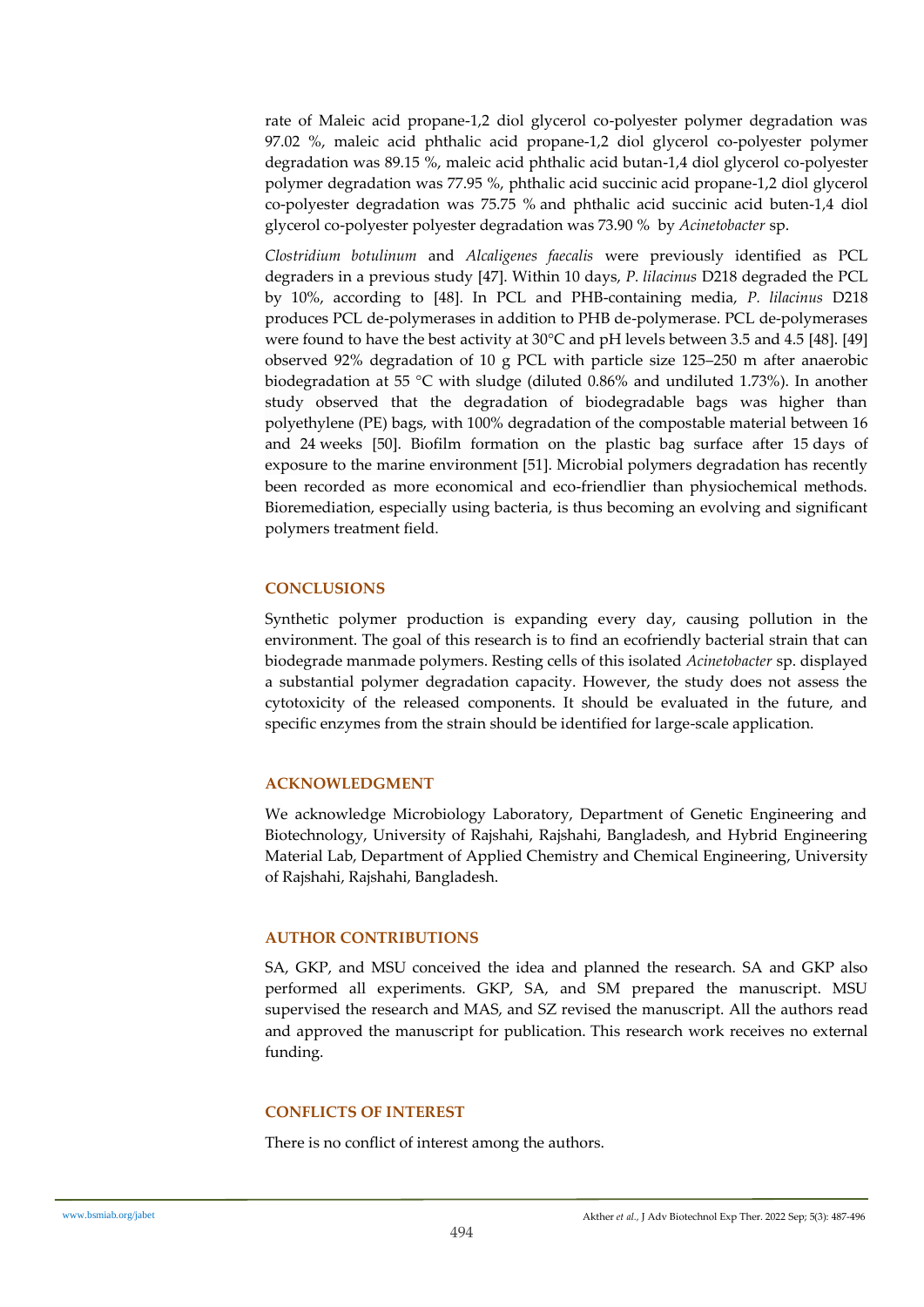#### **REFERENCES**

- [1] Hoskins B, Robson R. Design and construction of a new class of scaffolding-like materials comprising infinite polymeric frameworks of 3D-linked molecular rods. A reappraisal of the zinc cyanide and cadmium cyanide structures and the synthesis and structure of the diamond-rela. J Am Chem. 1990; 112(4):1546–54.
- [2] Kluin OS, Van Der Mei HC, Busscher HJ, Neut D. Biodegradable vs non-biodegradable antibiotic delivery devices in the treatment of osteomyelitis. Expert Opin Drug Deliv. 2013; 10(3):341–51.
- [3] Lanke SSS, Gayakwad SG, Strom JG, D'Souza MJ. Oral delivery of low molecular weight heparin microspheres prepared using biodegradable polymer matrix system. J Microencapsul. 2009; 26(6):493–500.
- [4] Okada H. Nature and development of Cretaceous sedimentary basins in East Asia: a review. Geosci. J. 2000; 4(4): 271-282.
- [5] Islam S, Haque M, Hossain S, Bakr A. Malic Acid Butane-1, 4-Diol-Glycerol Co-Polyester as an Enteric Coating Material. 2015; 3(6): 4–8.
- [6] Vroman I, Tighzert L. Biodegradable Polymers. Materials. 2009; 2(2): 307–44.
- [7] Chandra R, Rustgi R. Pergamon BIODEGRADABLE POLYMERS. Prog. Polym. Sci. 1998; 23(7):1273–335.
- [8] Rodriguez-galan A, Franco L, Puiggali J. Degradable Poly(ester amide)s for Biomedical Applications. Polymers. 2011; 3(1): 65–99.
- [9] Kay MJ, Morton LHG, Prince EL. Bacterial degradation of polyester polyurethane. Int Biodeterior. 1991;27(2): 205–22.
- [10] Kay MJ, McCabe RW, Morton LHG. Chemical and physical changes occurring in polyester polyurethane during biodegradation. Int Biodeterior Biodegrad. 1993;31(3):209–25.
- [11] Nair SS, Reddy H, Ganjewala D. Screening and Characterization of Biopolymers Polyhydroxybutyrate producing Bacteria. Adv Biotech. 2008;7:13–8.
- [12] Nair SS, Ganjewala D. Screening and characterization of Biopolymers Polyhydroxybutyrate producing bacteria. Adv. Biotechnol. 2016;7:13-17.
- [13] Penkhrue W, Khanongnuch C, Masaki K, Pathom-aree W, Punyodom W, Lumyong S. Isolation and screening of biopolymer-degrading microorganisms from northern Thailand. World J Microbiol Biotechnol. 2015;31(9):1431–42.
- [14] Hudzicki J. Kirby-Bauer disk diffusion susceptibility test protocol. ASM.2009; 15: 55-63.
- [15] Lee PI. Polymers for controlled drug delivery. J Control Release. 1994;29:202-3.
- [16] Illum L, Bundgaard H. Sorption of drugs by plastic infusion bags. Int J Pharm. 1982;10:339–51.
- [17] Hansen BL, Hansen GN, Hagen C. Immunoreactive material resembling ovine prolactin in perikarya and nerve terminals of the rat hypothalamus. Cell Tissue Res. 1982;226(1):121–31.
- [18] Hong Wen KP. Oral Controlled Release Formulation Design and Drug Delivery. John Wiley Sons, Inc. 2010;
- [19] Hall GCN, Hong JJ, Zane NWS, Meyer OL. Culturally Competent Treatments for Asian Americans: The Relevance of Mindfulness and Acceptance-Based Psychotherapies. Clin Psychol Sci Pract. 2011;18(3):215–31.
- [20] Udgire M, Shah N, Jadhav M. Enrichment , Isolation and Identification of Hydrocarbon Degrading Bacteria. IntJCurrMicrobiolAppSci. 2015;4:708–13.
- [21] Teske A, Sigalevich P, Cohen Y, Muyzer G. Molecular identification of bacteria from a coculture by denaturing gradient gel electrophoresis of 16S ribosomal DNA fragments as a tool for isolation in pure cultures. Appl Environ Microbiol. 1996;62(2):4210–5.
- [22] Avaniss-Aghajani E, Jones K, Chapman D, Brunk C. A molecular technique for identification of bacteria using small subunit ribosomal RNA sequences. Biotechniques. 1994;17(1):144-146.
- [23] Paul GK, Mahmud S, Naher K, Jabin T, Mahmud ML, Haque MN, et al. Isolation and characterization of bacteria from two soil samples and their effect on wheat (Triticum aestivum l.) growth promotion. J Adv Biotechnol Exp Ther. 2020;3(3):254–62.
- [24] Cheesbrough M. Medical laboratory manual for tropical countries. Trop Heal Technol UK. 1984;1:214–5.
- [25] Jarrell KF, McBride MJ. The surprisingly diverse ways that prokaryotes move. Nat Rev Microbiol. 2008;6(6):466–76.
- [26] Cheng HR, Jiang N. Extremely rapid extraction of DNA from bacteria and yeasts. Biotechnol Lett. 2006;28:55–9.
- [27] Jeong Soon K, Gang Gweon L, Jong Seok P, Yong Hyun J, Hyo Sun K, Soo Bok K, et al. A novel multiplex PCR assay for rapid and simultaneous detection of five pathogenic bacteria: Escherichia coli O157:H7, Salmonella, Staphylococcus aureus, Listeria monocytogenes, and Vibrio parahaemolyticus. J Food Prot. 2007;70:70 (7) 1656- 1662.
- [28] Koonin E V., Mushegian AR, Rudd KE. Sequencing and analysis of bacterial genomes. Curr Biol. 1996;6:404–16.
- [29] Stach JE., Bathe S, Clapp JP, Burns RG. PCR-SSCP comparison of 16S rDNA sequence diversity in soil DNA obtained using different isolation and purification methods. FEMS Microbiol Ecol. 2006;36:139–51.
- [30] Bhange VP, William SP, Sharma A, Gabhane J, Vaidya AN, Wate SR. Pretreatment of garden biomass using Fenton's reagent: Influence of Fe2+and H2O2 concentrations on lignocellulose degradation. J Environ Heal Sci Eng. 2015;13.
- [31] Zheng Y, Yanful EK, Bassi AS. A review of plastic waste biodegradation. Crit Rev Biotechnol. 2005;25:243–50.
- [32] Alex S. New perspectives in plastic biodegradation. Curr Opin Biotechnol. 2011;22:422–6.
- [33] Jayasiri HB, Purushothaman CS, Vennila A. Quantitative analysis of plastic debris on recreational beaches in Mumbai, India. Mar Pollut Bull. 2013;77:107–12.
- [34] Teuten EL, Saquing JM, Knappe DRU, Barlaz MA, Jonsson S, Björn A, et al. Transport and release of chemicals from plastics to the environment and to wildlife. Philos Trans R Soc B Biol Sci. 2009;364:2027–45.
- [35] Secchi ER, Zarzur S. Plastic debris ingested by a Blainville ' s beaked whale , Mesoplodon densirostris , washed ashore in Brazil. Aquat Mamm. 1999;25:21–4.
- [36] Reicher SD, Spears R, Postmes T. A Social Identity Model of Deindividuation Phenomena. Eur Rev Soc Psychol.